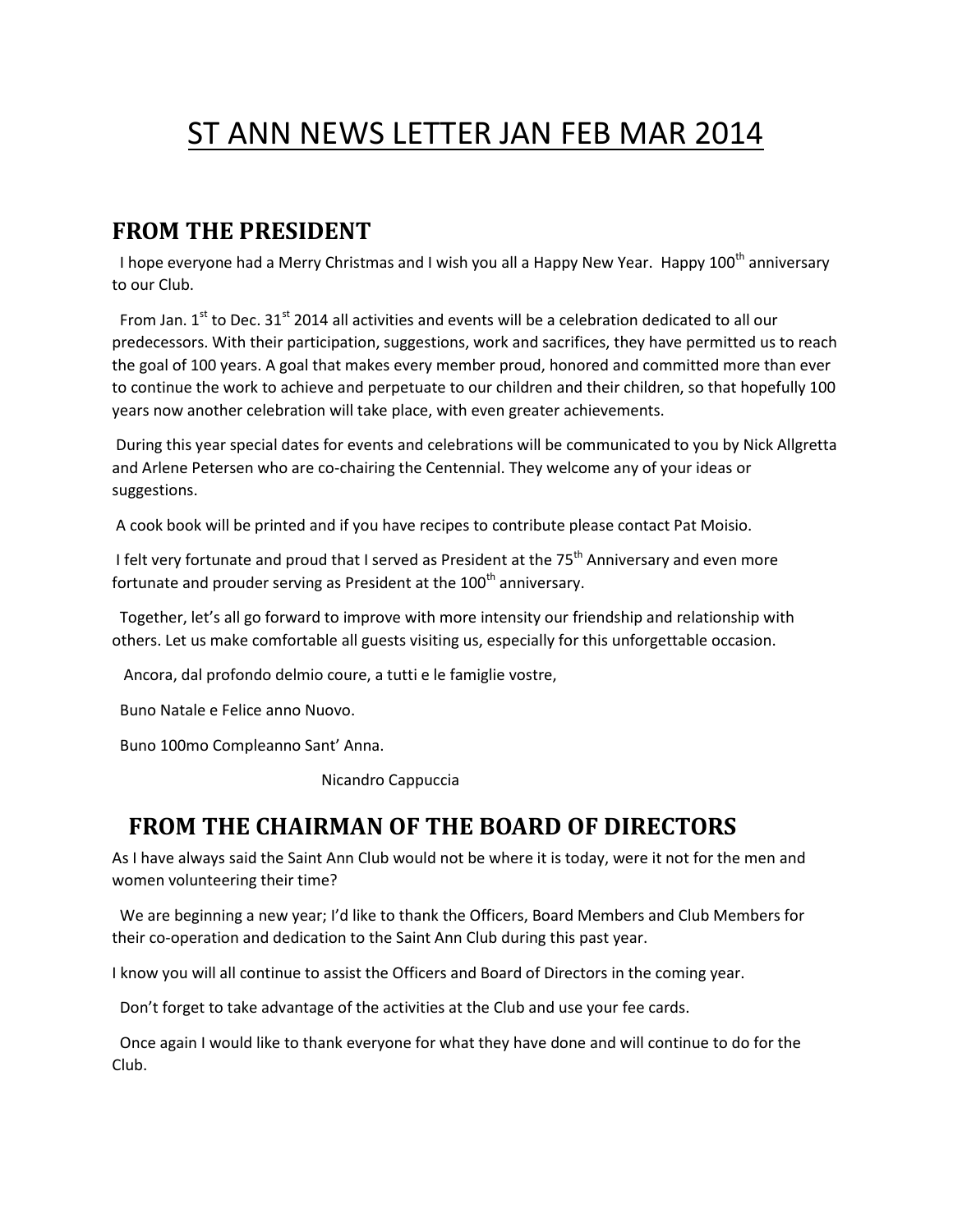James J. Ruggiero

Chairman of the Board, 2013

### **AUXILIARY PRESIDENT'S MESSAGE**

Thank You: A big thank you goes out to all St. Ann volunteers. The hard work, dedication and commitment of our members has ensured the success of our prestigious club and made it one of the most prominent organizations in Fairfield County!

Dues: Please remember to include a self-addressed, stamped envelope when paying your 2014 dues if you are unable to come to pick up your Social Events Card in the near future.

Special Thoughts: Let us always keep, in our thoughts, the brave men and women both retired and currently serving our country. We have added a new program to our auxiliary line up – we will be collecting items to be sent overseas to our troops through Project from the Heart. Included will be necessities such as miscellaneous toiletries (both genders), snacks, socks (black or brown only) and monetary donations to help with purchases and shipping costs. Your contributions may be brought to the January and February meetings. Please contact Chairperson Christy McWilliams at (203) 969-5491 or any Board member for more information.

The members of the 2013/2014 Auxiliary Board of Directors trusts that you had a wonderful Christmas filled with traditions and joyful gatherings with your friends and families and wishes you a peaceful and happy New Year.

Wishing you many blessings,

Betty Tavella Brink, Auxiliary President

### **CHILDREN'S CHRISTMAS PARTY – SUNDAY, DECEMBER 8, 2013**

About 75 children attended the St. Ann Children's Christmas Party this year.

My sincere thanks to all who helped me make it a success, from buying the gifts, to wrapping them, to helping with the many duties that day. Without your help none of it would be possible. I also want to thank Donna Cutrone and Jeannette Iannacone for once again setting up the Christmas trees.

Thanks to Ralph Allegretta for seeing that Santa has a ride in the Fire Truck and my thanks to Al Latte for taking over the job of playing Santa.

I hope you all had a Merry Christmas and look forward to a Happy and Healthy New Year.

Sincerely, Maria Chuhta, Chairperson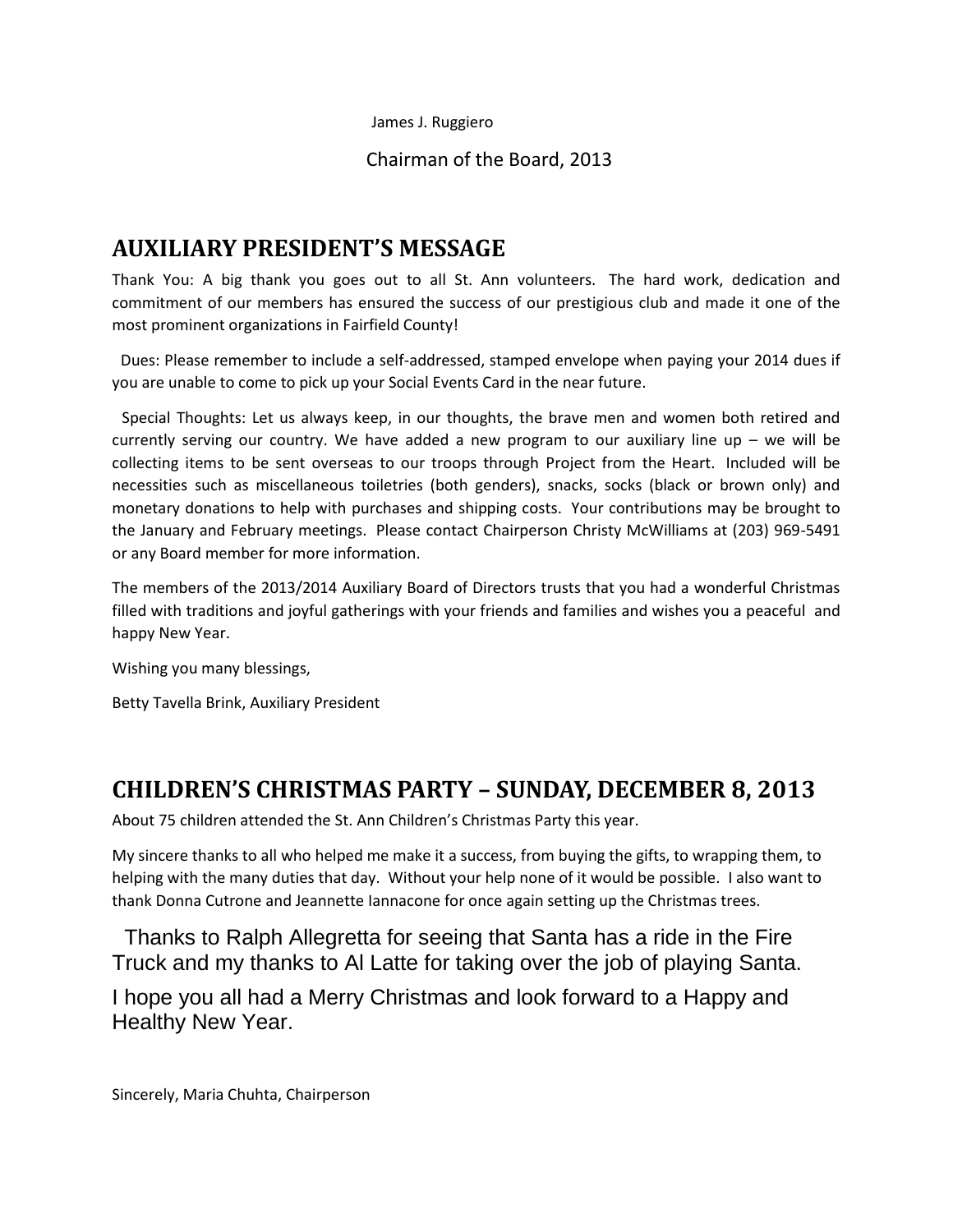## **NEW BY-LAW BOOKS**

The new by-laws books are completed and all members that attend the monthly meetings will receive one then. They will not be mailed.

#### FOOTBALL SUNDAYS

For the rest of the football season the club will be open from noon till 8:00 pm with a cash bar for your drinking and viewing pleasure. Come on down, bring your friends and have some fun!!

#### SUPER BOWL SUNDAY

Doors open at 3:30 and kick off is at 6:30. Hot dogs are served till half time and then a buffet dinner. Advance tickets \$15.00. At the door price \$20.00 Contact Chris Iannacone at 203-855-1060 for tickets.

#### ONE HUNDRED YEARS

As many of you know 2014 is the 100<sup>th</sup> anniversary of the founding of the St. Ann Club. A special committee has been working very hard planning special events that will be featured throughout the year. Please stay tuned for these special events, and plan to attend.

#### SPRING TIME TAG SALE

We are planning to have a tag sale at the club sometime in the spring. Proceeds will benefit the club. Please begin to save any unwanted, clean, items in good condition to donate. We will also have available tables if you wish to sell your own items. A small fee will be charged for these tables. Watch for further details.

## **SAINT ANN'S CHARITY GOLF CLASSIC 2014**

The Saint Ann's Charity Golf Classic will be held on June 23, 2014 (Monday) at Oak Hills Golf Course this year. Save this date.

### **NOTICE JANUARY 2014 MEN'S DINNER**

Beginning with the January 2014 Men's Dinner, the dinner price will go from \$20.00 to \$25.00 per person.

#### *DID YOU KNOW*

The name Italy comes from the word *italia,* meaning "calf land," perhaps because the bull was a symbol of the Southern Italian tribes.

The official name of Italy is the Italian Republic (*Repubblica Italiana*).

When McDonald's opened in 1986 in Rome, food purists outside the restaurant gave away free spaghetti to remind people of their culinary heritage.<sup>a</sup>

There are two independent states within Italy: the Republic of San Marino (25 square miles) and the Vatican City (just 108.7 acres).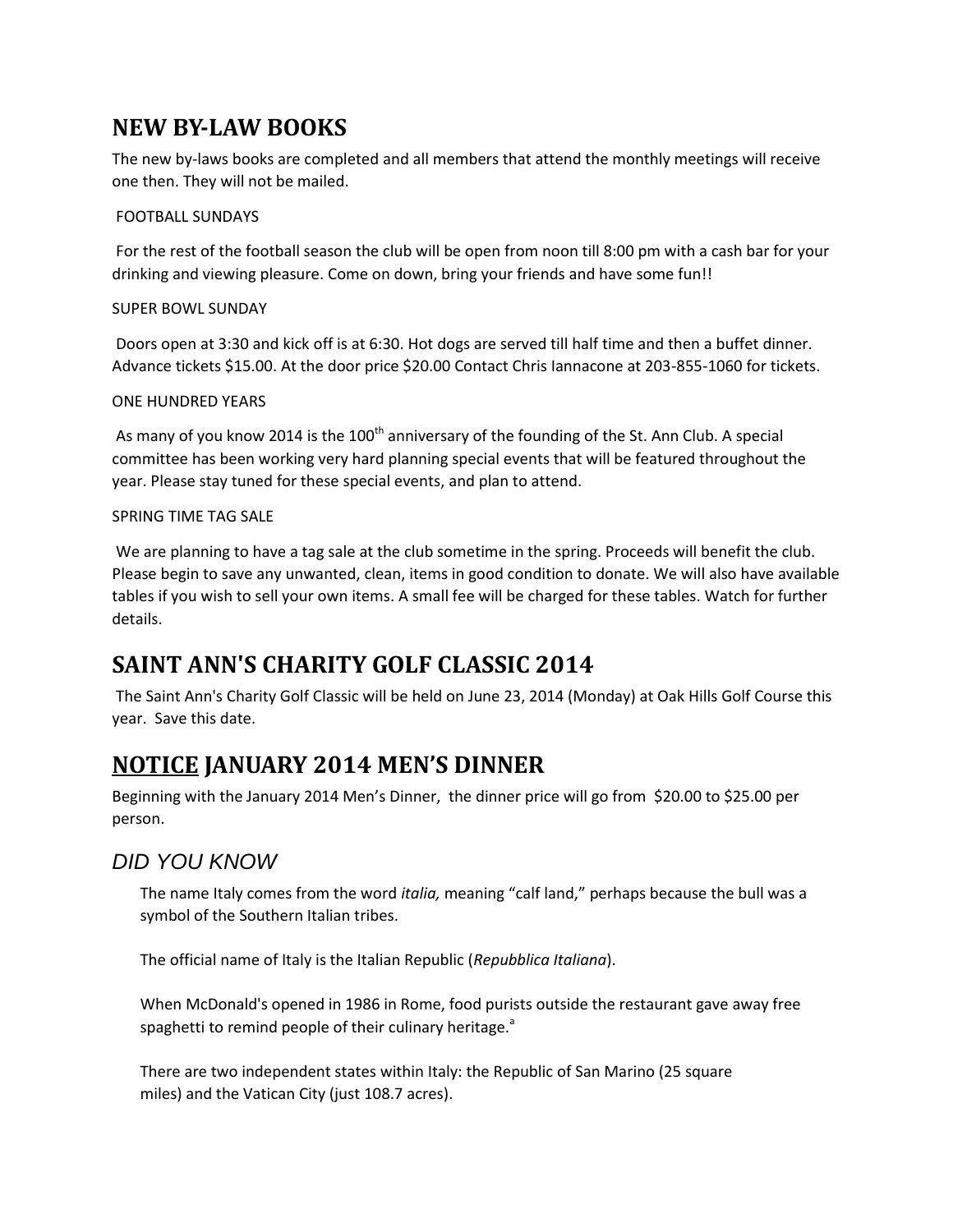Italy's San Marino is the world's oldest republic (A.D. 301), has fewer than 30,000 citizens, and holds the world's oldest continuous constitution. Its citizens are called the Sammarinese.

Most of Italy's natural flora and fauna has disappeared due to centuries of cultivation. Most of its natural wildlife has also disappeared due to over-hunting.

Italians suffer more earthquakes than any other Europeans. In 1693, an estimated 100,000 people died in an earthquake in Sicily. The most deadly recent quake in Italy occurred in Naples in 1980, killing 3,000 people.

By the year 2000 B.C., Italic tribes (Oscans, Umbrians, Latins) had established themselves in Italy. They were followed by the Etruscans in 800 B.C. and the Greeks, who established colonies known as *Magna Graeca* in southern Italy (present-day Apulia). Rome was founded in 753 B.C., and soon thereafter the Romans began conquering the peninsula.

At its height in A.D. 117, the Roman Empire stretched from Portugal in the West to Syria in the east, and from Britain in the North to the North African deserts across the Mediterranean. It covered 2.3 million miles (two-thirds the size of the U.S.) and had a population of 120 million people. During the Middle Ages, Rome had perhaps no more than 13,000 residents.

In the 1930s and 40s, Italian fascist Benito Mussolini (1883-1945) tried to eliminate foreign words from Italian. In soccer, "goal" became "meta" and Donald Duck became "Paperino." Mickey Mouse became "Topolino" and Goofy became "Pippo." While the ban was not permanent, the Italian names remain common.

The pre-dinner *passeggiata* (evening stroll) is one of Italy's most enduring leisure activities where Italians stroll about the streets to see and be seen.

The first violin appeared in Italy in the 1500s, probably from the workshop of Andrea Amati (1505- 1578) in Cremona. The city later became the home of Antonio Stradivari (1644-1737), the most famous of violin-makers.

Many single Italian children live at home until their 30s, even if they have a job. The Italian family stands at the heart of Italian society.

The language of music is Italian. The word "scale" comes from *scala,* meaning "step." And *andante* , *allegro*, *presto,* and *vivace* are just a few of the many Italian musical notations.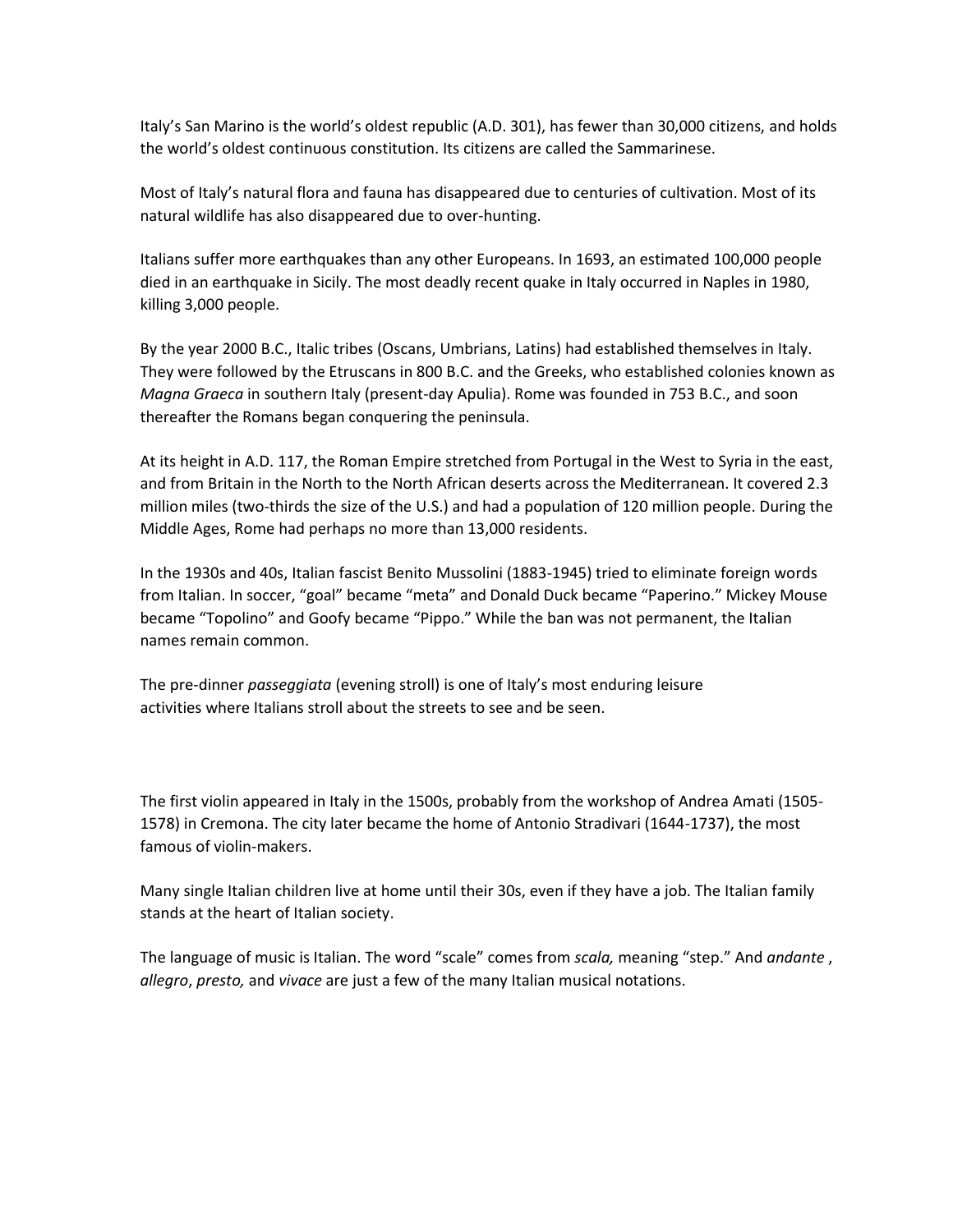## **LIFE MEMBERS FOR THE YEAR 2014**

Having reached the age of 65 and served as members for 15 consecutive years. Ralph Castelli Peter Cocchia John Johnson Angelo Mallozzi Anthony Pomponi

Michael Tucciarone

## **NEW MEMBERS**

Vincent Luppino sponsored by Rocco Luppino Tim Donnelly sponsored by Sal Covello Ryan Gisolfi sponsored by the late Marcello Cerretani Jr Joseph Buffone sponsored by Umberto Malagisi Joseph Mastrianno sponsored by Joseph Valiante

First Reading for Nicholas Marsan sponsored by Ken Romano at the December Men's meeting.

## **MEN'S DUES AND ANNUAL MINIMUM.**

The annual 2014 Men's membership dues will be \$100. We will also have again our annual minimum amount of \$50 for each member including members who are exempt from paying annual dues. This will bring the annual yearly total for each member to \$150. Life members will still be exempt from both.

NEW AUXILIARY MEMBERS:

Carol Drap, sponsored by Toni Wallace Janice Falbo, sponsored by April Yoder Jessica LaRose Cappuccia sponsored by Maria Vozzo Rosemary Fabion sponsored by Rosemary Maillard Helen Barati sponsored by Barbara Tomasetti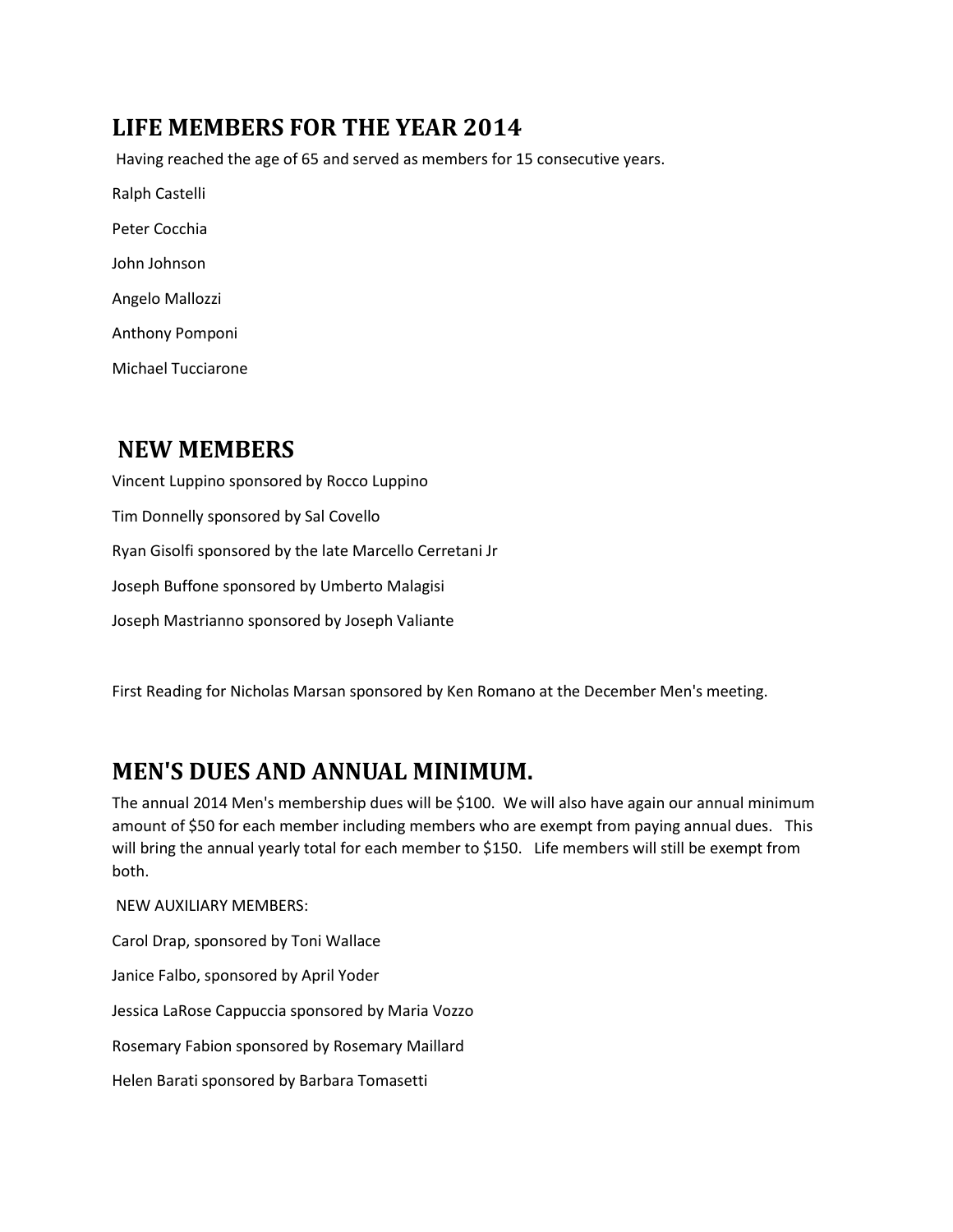Flora Zecchin sponsored by MaryAnn Cappuccia

New Auxiliary Lifetime Members:

Betty Brink, Doris Chiapetta, Maria Cundari, Gloria Durkin, Lucy Lusquardro, Rosemarty Maillard and Ada Ruggiero.

REMINDER: \$50.00 Dues and Annual Minimum for 2014 are required by January 1st.

#### *TOP TEN NEW YEARS RESOLUTIONS*

DO YOU HAVE ONE OR MORE?

- 1. [Spend More Time with Family & Friends](http://genealogy.about.com/od/family_connections/)
- 2. [Fit in Fitness](http://exercise.about.com/od/weightloss/a/newyear.htm)
- 3. [Tame the Bulge](http://weightloss.about.com/od/getstarted/a/areyouresolved.htm)
- 4. [Quit Smoking](http://quitsmoking.about.com/c/ec/1.htm)
- 5. [Enjoy Life More](http://healing.about.com/od/cocreate/ss/happieryousteps_8.htm)
- 6. [Quit Drinking](http://alcoholism.about.com/cs/support/a/aa092497.htm)
- 7. [Get Out of Debt](http://financialplan.about.com/cs/creditdebt/a/GetOutOfDebt.htm)
- 8. [Learn Something New](http://adulted.about.com/od/personaldevelopment/u/lifelonglearneruserpath.htm)
- 9. [Help Others](http://nonprofit.about.com/od/volunteers/a/flexiblevol.htm)
- **10.** [Get Organized](http://interiordec.about.com/od/homeorgarticles/a/a_organizelinks.htm)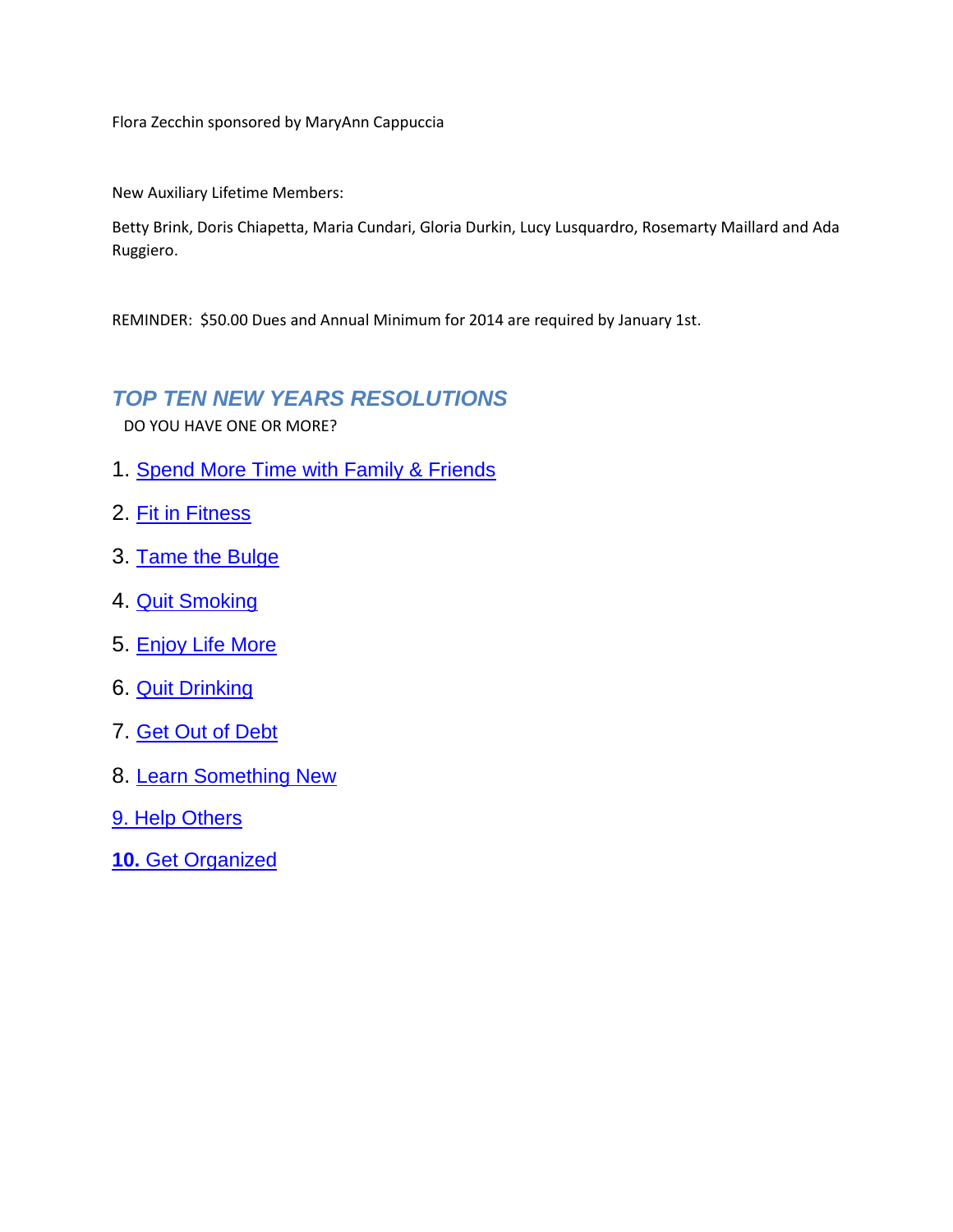### PLEASE READ

.

Anyone wishing to contribute to this newsletter is encouraged to do so. Please contact Eric Fleisch at 847-7669 or by e-mail at BIGE101@ optonline.net. The next edition will be sent on or about March 31<sup>st</sup> 2014

### ADDDRESS CHANGES AND E-MAIL ADDRESSES

In an effort to bring the club more into the electronic age we are asking that anyone with an e-mail address, who hasn't done so already, to please send it to Ken Romano. His e-mail address is  $\mathsf{m}$ yken@aol.com. We will use these addresses to update events and schedules as well as save postage and be able to keep members informed on a timely basis.

If you move and need to change your physical address, for the men contact Ken Romano and for the ladies, contact Camille Andreozzi at 203-849 0199 or email her at [candreozzi@aol.com](mailto:candreozzi@aol.com).

### SICK OR HOSPITALIZED MEMBERS

If you know any member that is sick or hospitalized contact J. Ruggiero at 866-1477, for men. For the ladies contact Barbara Antonelli at (203) 866- 3953.

A gift basket and card will be sent. If anyone knows of an Auxiliary member who has been permanently placed in a nursing home please contact Betty Brink with the information at (203) 847-8133. We would like to keep in touch with them by sending a card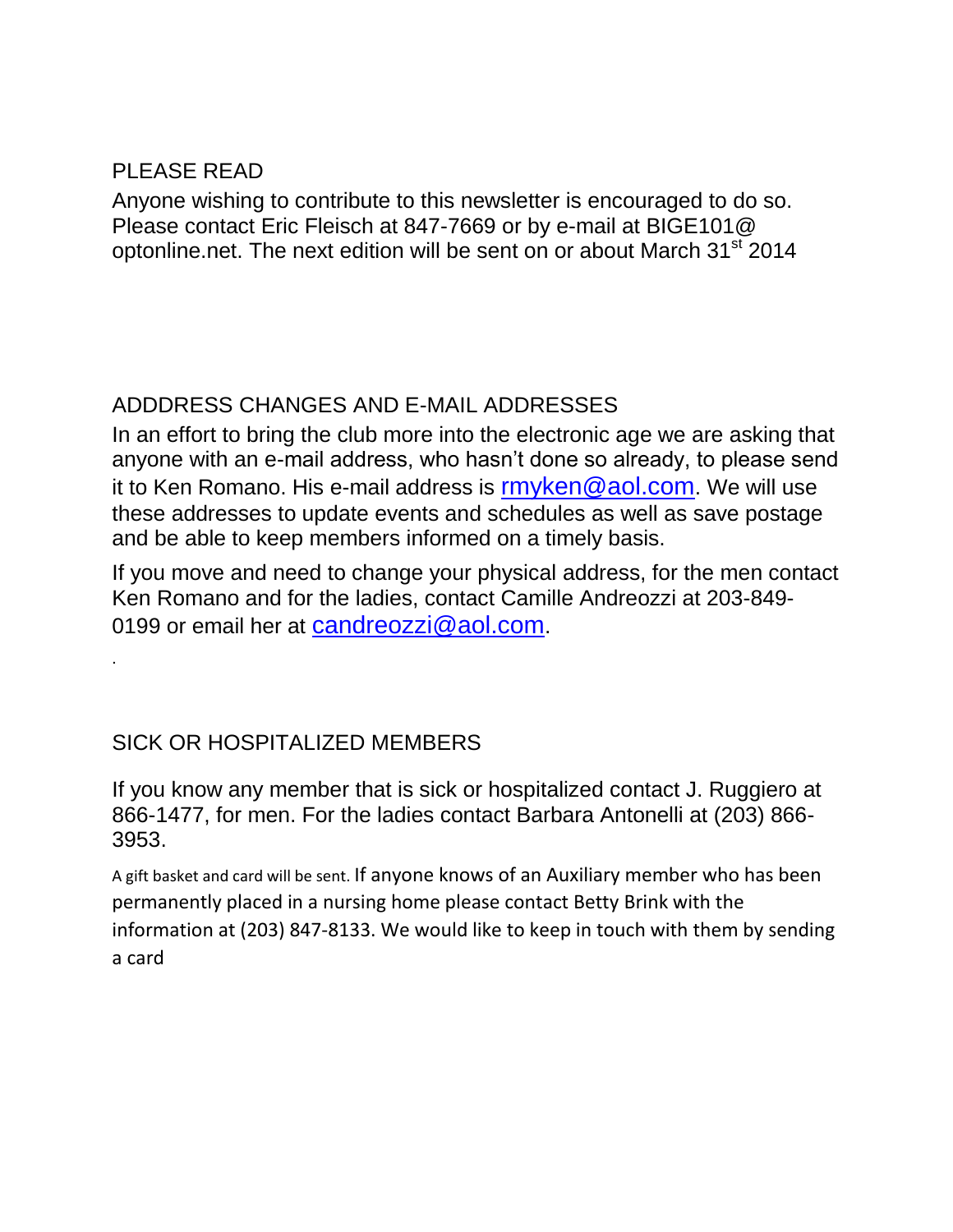#### COMING EVENTS;

- Jan. 02 Joint Meeting Thursday at 8:00 p.m.
	- 04 D.J. 8:00 p.m.
	- 08 Game dinner, Wednesday 7:30 p.m. \$35.00, call Joe Valiante 203-644-2290
	- 11 D.J. 8:00 p.m.
	- 16 Ladies Dinner 7:30 p.m.
	- 18 Family Pasta Dinner 7:00 p.m. Reservations John or Maria Vozzo 203-853-3996
	- 25 Karaoke 8:00 p.m.
	- 29 Men's Dinner 7:30 p.m.
- Feb. 01 D.J. 8:00 p.m.
	- 02 Super Bowl 3:30
		- Kick Off 6:30
	- 05 Men's Meeting 8:00 p.m.
	- 06 Ladies Meeting 7:30 p.m.
	- 08 Carnival Dinner Dance 7:00 p.m.
	- 15 D.J. 8:00 p.m.
	- 20 Ladies Dinner 7:30 p.m.
	- 22 Karaoke 8:00 p.m.
	- 26 Men's Dinner 8:00 p.m.

| Mar. 01 | D.J.                             | 8:00 p.m. |             |
|---------|----------------------------------|-----------|-------------|
| 05      | Men's Meeting 8:00 p.m.          |           |             |
| 06      | Ladies Meeting 7:30 p.m.         |           |             |
| 08      | D.I.                             | 8:00 p.m. |             |
| 15      | St Joseph Dinner Dance 7:00 p.m. |           |             |
| 20      | Ladies Dinner                    | 7:30 p.m. |             |
| 22      | D.I.                             | 8:00 p.m. |             |
| 26      | Men's Dinner                     |           | $7:30$ p.m. |
|         |                                  |           |             |

29 Karaoke 8:00 p.m.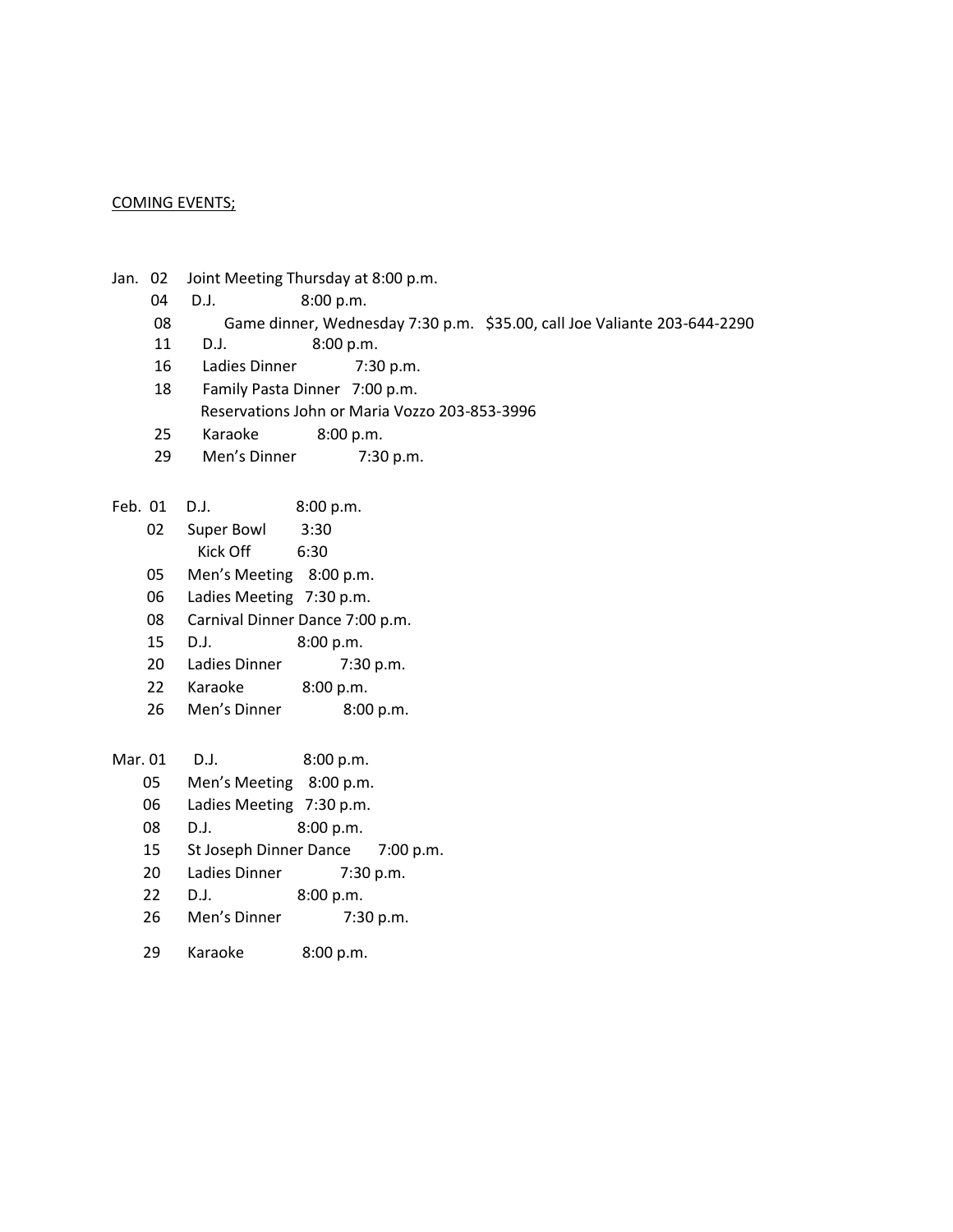### **OFFICERS**

| President                  |
|----------------------------|
| <b>Vice President</b>      |
| <b>Financial Secretary</b> |
| Treasurer                  |
| <b>Recording Secretary</b> |
| <b>Bar Manager</b>         |
| <b>Public Relations</b>    |
| Sergeant At Arms           |

Nick Cappuccia Joe Valiante Ken Romano Sal Fratino **Vincent Scicchitano** James O'Brian **Eric Fleisch** Ken Prince

Board of Directors Pat Cutrone Nick Allegretta Ralph Allegretta Nicandro Cappuccia Sal Fratino Mike Gabriele James O'Brian Ken Romano Vincent Scicchitano Joe Valiante John Vozzo Al Latte Keith Stadler